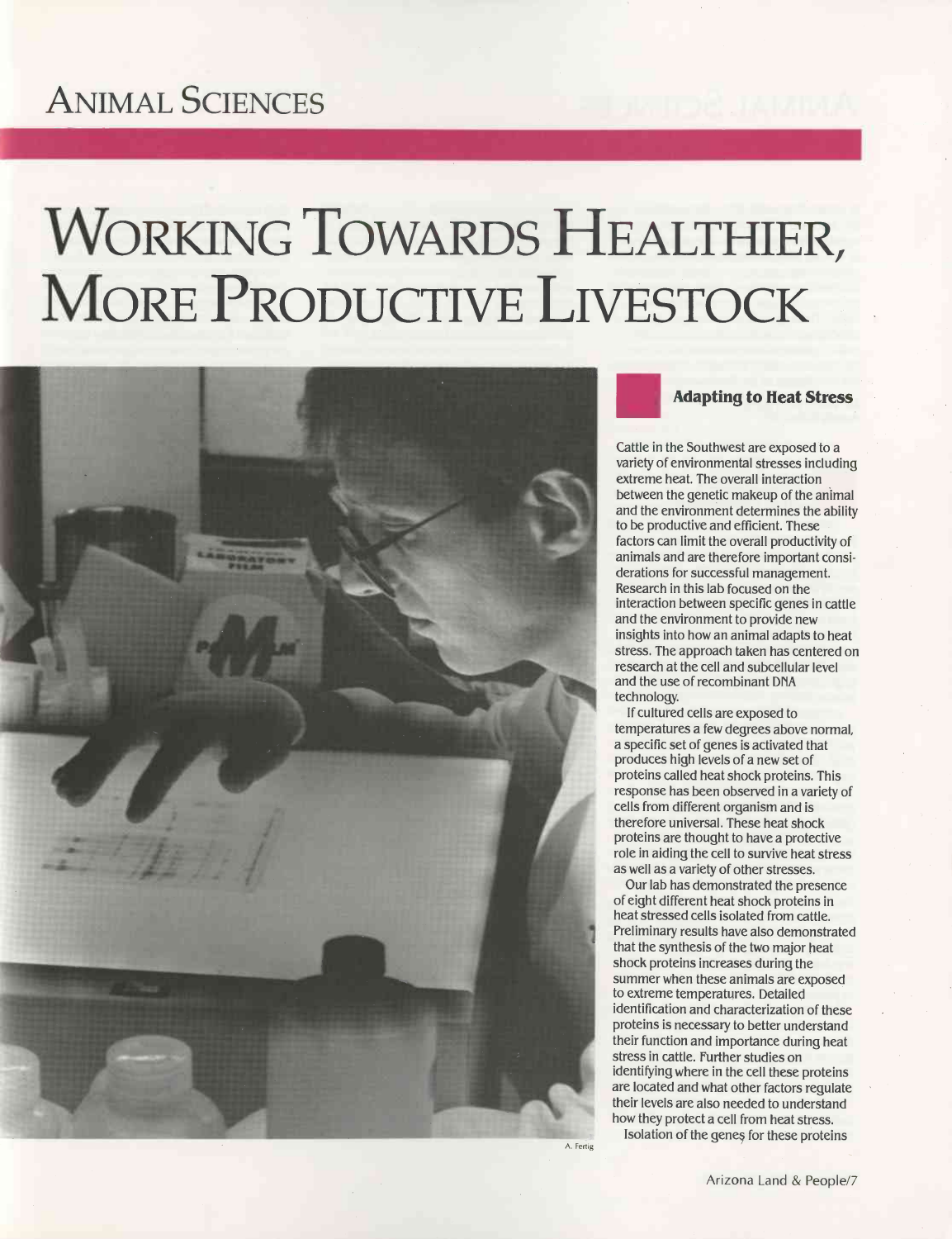# ANIMAL SCIENCES

in cattle will provide information on how the amounts of heat shock proteins are regulated in the cell. The characterization of this set of genes will make it possible to compare the regulation of these proteins in animals that experience heat stress as well as comparisons among various breeds of cattle. This research will determine if heat shock proteins are important in helping cattle cope with heat stress and if this can be used to produce animals better suited to the hot climate of the Southwest.

#### Dr. Vince Guerriero Animal Sciences



## More Efficient Meat Production

It's no secret that it's more costly to produce a pound of meat protein than a pound of plant protein, but it's also no secret that the nutritional quality of meat protein is greater than the quality of most plant proteins. furthermore, it's doubtful that tofu consumption will exceed chicken, pork or beef consumption in Arizona in the near future. Therefore, the challenge is to improve the efficiency of meat protein production.

Manipulation of normal muscle growth processes represents an area where major progress may be expected. Two important biological developments make this approach feasible. With the advent of the "biotechnology age" the economical production of naturally occurring protein growth regulators has become a reality. The second development has been less dramatic and is currently lagging behind the first; this is the development of detailed understanding of cellular and molecular mechanisms responsible for muscle development and growth. Without first knowing the identity and actions of naturally occurring muscle growth regulators, the biotechnology sector will not know which protein regulatory factors' to produce.

Scientists in the Animal Sciences Department have been studying the development of muscle fibers and the factors that regulate these events. Muscle fibers are formed during prenatal life from precursor cells called myoblasts. These cells divide many times, and then they fuse together to form long cylindrical cells that become muscle fibers. A similar process

fibers to increase the fiber's capacity to make protein and grow. These events determine the ultimate size of the muscle or the amount of meat that can be produced. In the developing fetus and in growing animals certain hormones or growth

factors tell myoblasts when to divide, when to stop dividing and when to fuse together to form a fiber. Research conducted in UA laboratories has identified two classes of proteins that stimulate postnatal myoblast division. Hormones called somatomedins are one group. These hormones are normally found circulating in the blood and tend to be found in higher quantities in rapidly growing animals and people. The second class of proteins is referred to as fibroblast growth factors. These small proteins probably do not circulate in the blood stream but may be synthesized and secreted in the muscle tissue itself where they may stimulate the division of myoblast-like cells. Recent experiments suggest that these two kinds of factors, somatomedins and fibroblast growth factors, must work together to stimulate myoblasts. The manner in which these kinds of protein hormones and growth factors interact with muscle myoblasts is currently under investigation.

occurs in postnatal muscle when myoblastlike cells divide and fuse with the existing

If these two kinds of proteins can be supplied to growing muscle, the rate of growth and the efficiency of muscle protein production should be increased.

Dr. R.E. Allen Animal Sciences



### Cattle Infection and Infertility

A number of fastidious organisms, chlamydia, ureaplasma and mycoplasma, have been incriminated as causing infertility and abortion in cattle in recent years. A study was initiated to determine the presence and prevalence of these organisms in the reproductive tracts of Arizona range bulls and cows. Chlamydial organisms were present in 39.5 percent and 20.5 percent of the preputial smegma of bulls and cervicovaginal mucus of range cows respectively. Mycoplasma sp. were isolated from 44 percent and 11.8 percent and Ureaplasma sp. from 23 percent and

10.8 percent of the same materials from the bulls and cows respectively. The animals were randomly selected from ranches representing the major range cattle populations of the state and were clinically normal.

In the investigation of an infertility and/or abortion problem in a beef herd, the isolation of one of these organisms from the reproductive tract of the cow would not be significant unless there was corroborating lesions since a percentage of normal range cows have these organisms in their reproductive tract. These organisms however are potentially, a part of the reproductive disease problem of range cattle in Arizona. We are continuing our studies of reproductive disease in Arizona cattle, especially in the areas of infectious disease as it relates to the nutritional status of the range animal.

Dr. E.J. Bicknell Dr. C. Regglardo Veterinary Science

#### Heat Stress and Embryonic Mortality

Arizona, like many arid and tropical areas of the world, has seasonal high temperatures that are associated with poor reproductive efficiency in dairy cattle. Decreases in fertility that can be directly attributed to heat stress remains one of the most difficult and costly problems of the Arizona dairy industry. Because of the economic importance of reproduction, emphasis has been placed on research in this area.

Previous studies have suggested that infertility in dairy cows during the summer months is associated with a high rate of embryonic death. A study was conducted to determine when embryos were most susceptible to heat stress. Cows were placed in an air -conditioned barn for 5 to 13 days after being bred and conception rates compared to cows maintained in outdoor corrals. Conception rates were approximately 50 percent in air conditioned and control cows when determined by presence of a pregnancy specific protein 20-25 days after breeding. By day 45, however 28.6 percent of the air -conditioned cows had viable embryos compared to 16.7 percent of the control cows. Thus, temporary relief from heat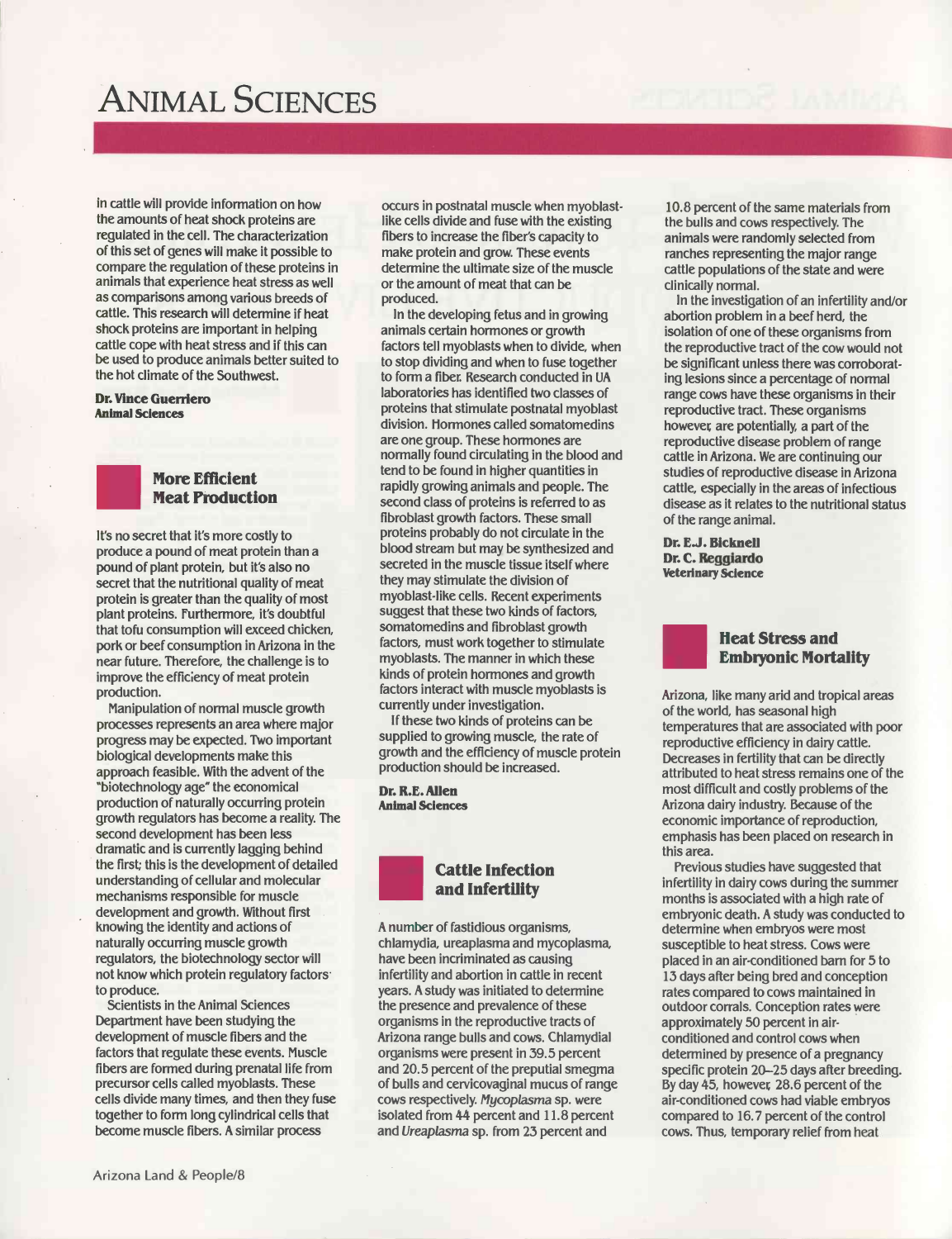stress enhanced embryonic survival but failed to restore it to optimum levels.

Since various lengths of cooling were utilized, it was possible to estimate when embryonic losses were occurring. Approximately 12 percent of the embryonic loss occurred between conception and day 5, while an additional 21 percent of the embryos were lost between day 13 and 30. These two periods appear to be when embryos are most susceptible to heat stress.

The physiological basis for lower embryonic survival during heat stress may center around the anterior pituitary hormone, luteinizing hormone. In recent studies, the secretion of this hormone was found to be suppressed in heat stressed cows. Since this hormone acts to stimulate the development of the corpus luteum, the tissue responsible for recognition and maintenance of pregnancy in the cow, it may prove to be a key in the development of treatments to enhance embryonic survival during heat stress.

Dr. M.E. Wise Animal Sciences



#### Serum Immunoglobulin **Concentration**

Cows are unable to transfer immunity across the placenta prior to birth, and calves are unable to synthesize immunoglobulins at birth. Therefore, it is critical that calves receive colostrum to minimize the probability of life -threatening disease at this critical period of time. The effects of inadequate levels of blood serum immunoglobulins are well documented: increased mortality and morbidity. But the long term effects on calf growth and production are just now being elucidated.

Blood from 1,000 dairy heifers was collected at birth from a large commercial dairy in Arizona. Total serum immunoglobulins were measured for each calf and the calves were weighed and monitored through their first lactation. Calves with less immunoglobulin concentration at birth weighed less at every age through 180 days. At the end of six months, calves that differed by 15 immunoglobulin units (mg/ml) at birth also differed by 82 pounds.

When these heifers had completed their first lactation, the relationships between passive immunization at birth and milk

production were evaluated. The regression of mature equivalent milk and fat produced per lactation on immunoglobulin concentration at birth were 17 and 0.5 pounds per unit immunoglobulins. Cows that differed by 15 serum immunoglobulin units at birth would be expected to differ by 256 pounds of milk per lactation and eight pounds of fat. This 1 to 2 percent increase in cow production can have a considerable effect on herd efficiency especially in the large dairies of the Southwest.

By ensuring that all calves receive appropriate quantities and quality of colostrum as soon after birth as possible, dairymen can help maximize production from their herd. Colostral intake can have effects far beyond the immediate problem of calf survival. Adequate serum immunoglobulins shortly after birth can improve the growth rate of dairy heifers, and help them reach breeding weight earlier. It can also have small effects on individual cow production that add up to major effects on herd productivity.

Dr. S.K. Denise Animal Sciences

## Calf Nutrition and Infection

Confinement, overcrowding and continuous introduction of animals in intensive livestock production systems favor the production and spread of infectious diseases. These diseases are often a major profit-limiting factor in calfrearing operations in the dairy industry and in some sectors of the beef industry. Not only intensive production conditions favor multiple infections working synergistically, but even minor management or nutritional deficiencies can greatly intensify the impact of these infections on calf health. These complex interactions between infectious agents, environment and nutrition complicate the diagnosis, prevention and treatment of these diseases.

Chlamydial infections of young dairy calves in the first few weeks of life are a prime example of this type of problem. They are one of the most common causes of disease in calves in Arizona. They produce a febrile, systemic disease with respiratory and enteric signs very difficult to differentiate clinically from other diseases of the calf. They usually associate

with, and can aggravate, other common infections of the young calf further complicaing their identification in the field. Adverse weather conditions, stress or nutritional deficiencies can precipitate or increase the severity of calf chlamydiosis and secondary infections. Vitamin E deficiency appears to be of particular significance in the production of clinical chlamydiosis. Low or non -detectable plasma vitamin E levels in chlamydiainfected calves has been our repeated observation at the Veterinary Diagnostic Laboratory, recently confirmed in a large field trial in a commercial dairy.

In the trial, the average vitamin level in infected but clinically normal calves was only one -third to one half of that of normal, uninfected calves. The average vitamin level in sick, infected calves was even lower one fifth to one seventh of that in normal, non -infected pen mates. More important, supplementation of the milk replacer with vitamin E has resulted in normal vitamin levels in the calves and a decrease in the generalized, febrile disease associated with

This association is an excellent example of the interdependence between infection and nutrition and of the need for broad, comprehensive diagnostic studies in all disease problems of modern animal industry. Classical recommendations on nutritional parameters may need to be reviewed in light of the demands imposed by disease control programs. The need for additional vitamin E supplementation in confined calves without access to fresh green forage appears evident in this and similar studies. And a growing body of field observations point to possibly similar reevaluation of the needs of the young for vitamin A and minerals such as copper or selenium in the fight against disease.

Dr. C. Reggiardo Dr. G.L. Meerdink Veterinary Science